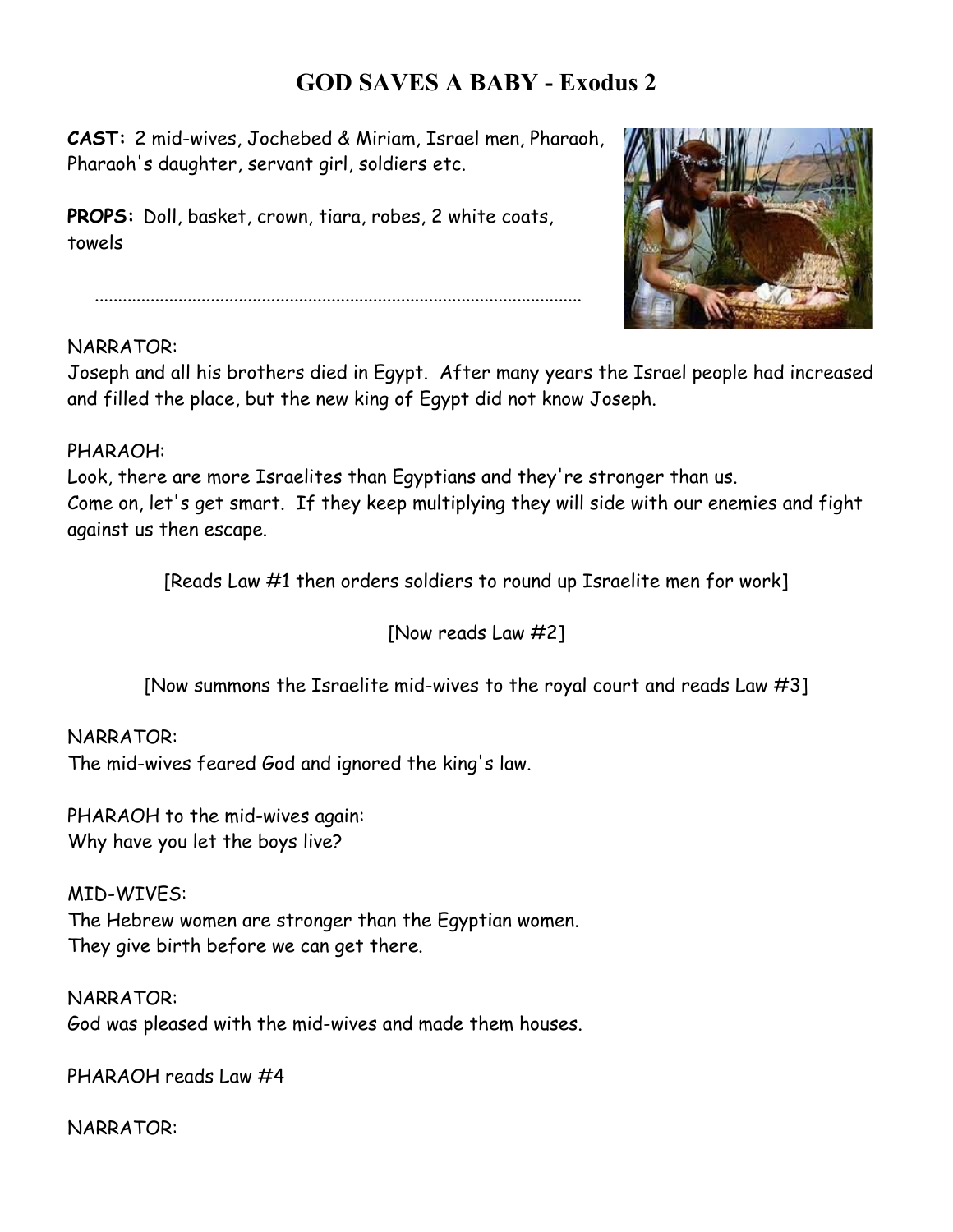# **GOD SAVES A BABY - Exodus 2**

Amram married Jochebed and she gave birth to a beautiful baby boy who she hid for 3 months. When she couldn't hide him any longer she waterproofed a basket and put her baby in it.

She put the basket among the reeds beside the river while big sister Miriam watched.

Pharaoh's daughter came to bathe and saw the basket so she sent a servant girl to get it for her and opened the basket to see the baby crying. Miriam came up to Pharaoh's daughter...

#### MIRIAM:

Do you want me to get one of the Hebrew women to feed the baby for you.

PHARAOH'S DAUGHTER: Go!

NARRATOR: Miriam went and called her mother who came to see Pharaoh's daughter.

#### PHARAOH'S DAUGHTER:

Take this baby and nurse it for me and I will pay you for it.

#### NARRATOR:

Jochebed nursed the baby then brought the child to Pharaoh's daughter when he had grown. He became son of Pharaoh's daughter and she named him Moses.

PHARAOH'S DAUGHTER: Because I drew him out of the water.